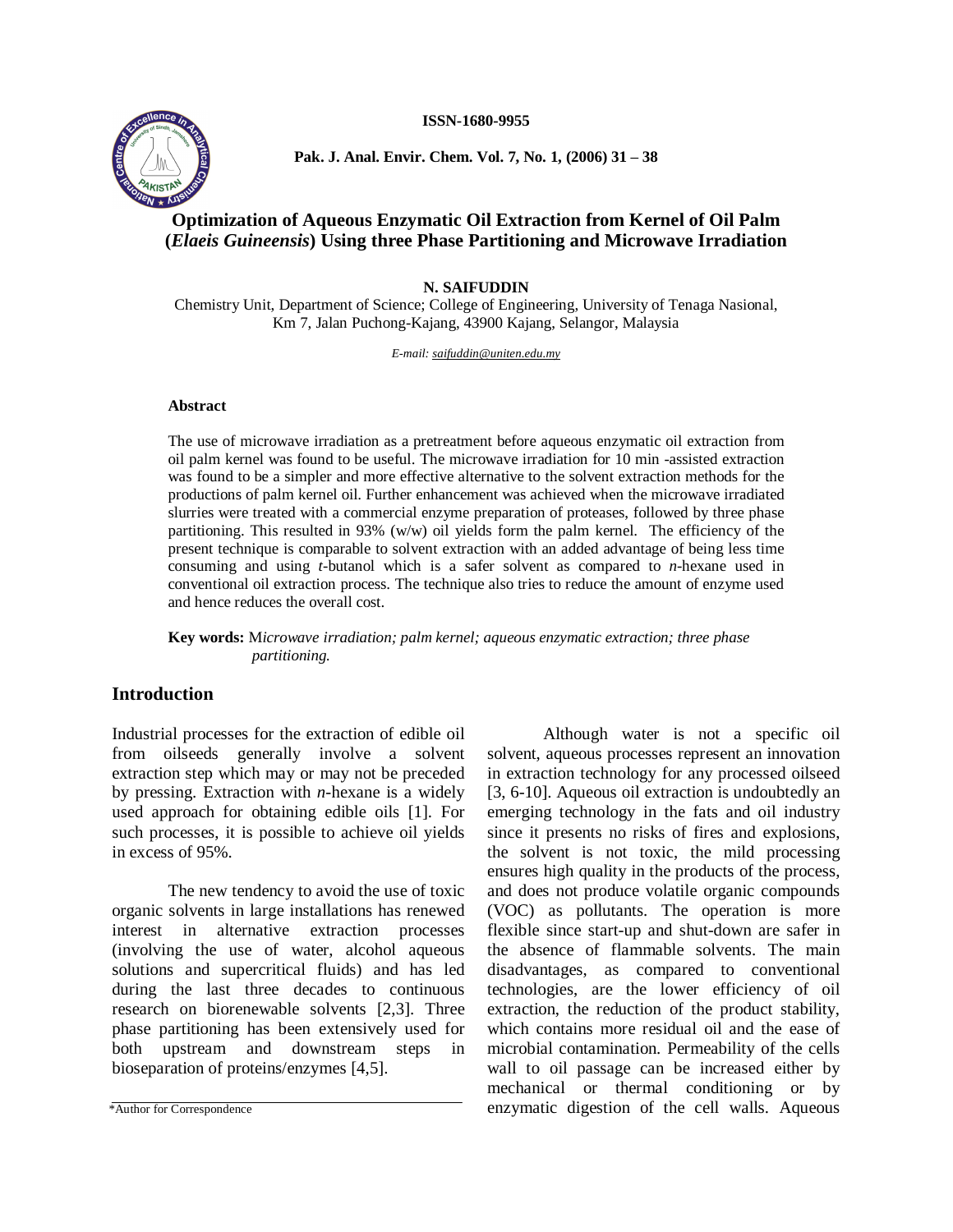enzymatic oil extraction (AEOE) has emerged as a promising technique for extraction of oil from plant materials [11,12]. Its main advantages are that it is environment friendly and does not produce volatile organic compounds as atmospheric pollutants [13]. The use of hydrolytic enzymes in aqueous enzymatic oil extraction (AEOE) has enhanced the oil yield of the aqueous extraction process. Cellulose, hemicellulose and pectic substances constitute 80-90% of the cell wall polysaccharide [14-16] and hence the use of these hydrolytic enzymes will facilitate the release of oil from oil bodies enmeshed in protein and cellulosic/hemicellulosic network [13]. One disadvantage associated with AEOE is the long process time which are necessary for enzymes to liberate oil bodies. Another factor (sometime neglected) is the use of enzymes which are not commercially available [17].

Palm oil is reddish-orange oil extracted from the mesocarp of the oil palm (*Elaeis guineensis*) fruit. A unique feature the oil palm has over other oil crops is that it can deliver two quite distinct types of oil - palm oil from the flesh of the fruit (a mixture of oleic, C18:1 and palmitic oils, C16:0 and about 50% saturated), and palm kernel oil from the seed or kernel (mainly lauric acid, C12:0, and more than 80% saturated). For every 10 tonnes of palm oil, about 1 tonne of palm kemel oil is also obtained [18-20]. The fruits of the oil palm contain between 55 and 70 percent of oil. The seeds of the fruit, the seed kernels also contain oil [21]. There are various methods used to extract the palm oil from the pulp and the seed. The method used most extensively is pressing the pulp to remove the oil. In palm oil milling, the fruits are steam-sterilized and digested for about 40 minutes, the mesocarp is separated from the kernel before pressing it to extracted the oil. The aim of this pretreatment step is basically to break up the oil bearing cells (also known as lipid bodies or oleosomes) in order to facilitate the release the oil [10]. The kernel oil is extracted by crushing and pressing or can be done with the help of solvents. Palm kernel may contain up to 50% oil per total weight of the kernels. Palm kernel cake (PKC) is the solid residue left from the extraction of oil from palm kernel. The oil is extracted from the kernel by expeller, i.e. continuous screw press.

Selected enzymes have been tried on different types of oilseeds, resulting in extraction yields much higher than the original aqueous process (in some cases of over 90%). These mainly hydrolyze the structural polysaccharides which form the cell wall of oilseeds or the proteins which form the cell and lipid body membrane. This concept has already been commercialized for the production of olive oil and has also been investigated for other oil bearing materials [10, 11, 22-24]

The present work describes an alternative approach for extraction of palm kernel oil using aqueous extraction together with protein degrading enzyme, microwave irradiation and three phase partitioning (TPP) for further optimization of oil extraction process.

## **Materials and Methods**

#### **Materials**

From the total fruits approximately 5% of kernels would be produced. These kernels would then have to undergo another level of oil extraction. The Palm kernel (dehulled) contains approximately 50% oil and around 80-85% of the oil can be removed by extraction [20]. The oil palm fruits were a gift from MPOB Bangi, Selangor. The kernels were ground using a hammer mill running at 478 RPM. A stainless steel screen with a mesh size of 2 mm was used to obtain a uniform particle size. The ground kernels were wrapped in airtight plastic bags and stored at 4 <sup>o</sup>C until used.

#### **Enzyme**

The enzyme used in this study was a protease (Alcalase), which operates optimally under basic conditions. It was selected based on previous work by Rosenthal, et. al. [11] that found that extraction of oil from soybean using protease resulted in significantly higher yields of oil. The protease used in the experiments, Alcalase 2.4L (Novo Nordisk), had a declared activity of 2.4  $AU/g$  (AU = Anson Unit), which is equivalent to 2,736 I.U. (international standard unit) when soya isolate at pH 8.0 and 50°C was used as substrate.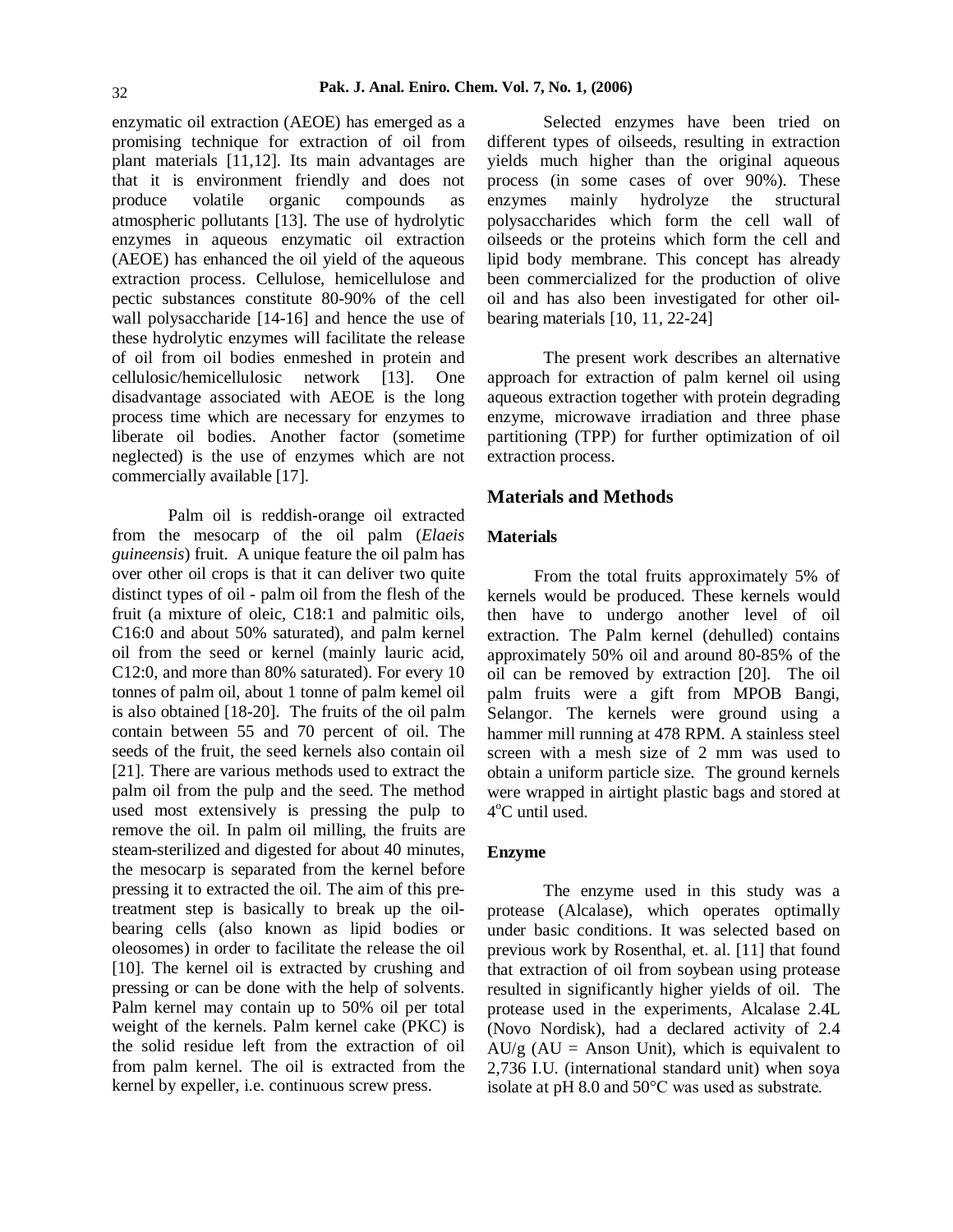#### **Methods**

### *Preparation of palm kernel*

After removing the fruits from the bunch, about 100-150g of the fruits were put in a beaker and water was added so as to submerge the fruits. The beaker was put in a microwave oven equipped with magnetic stirer and non-contact infrared continuous feedback temperature system (model RM 800, Plazmatronika, Wroclaw, Poland; operating frequency 2.5 GHz). The temperature was set at 100<sup>o</sup>C (for 10 min). The next step was to pound the fruits while they are still hot and soft to separate the mesocarp from the nut. The nuts were cracked, the shell carefully removed and the kernel thus obtained were used for oil extraction.

## *Grinding*

The palm kernels were ground using a hammer mill (Standard Model No.3, Arthur Thomas Co., Philadelphia, PA, U.S.A.) running at 478 RPM. A stainless steel screen with a mesh size of 4 mm, 2 mm,  $1.0$  mm and  $0.75$  mm was used to obtain a uniform particle size of the above range. The ground kernels were kept in air tight plastic bags until used. Some studies have shown that particle size can play an important role in oil extraction yield [11, 25].

## *Aqueous phase oil extraction and ef ect of particle size*

Preliminary study was conducted to see the effect of particle size on the yield of oil. This will be used as basis for selection of best particle size for other experiments and also as a basis for calculation of oil recovery for the other method. The ground kernel (25g) of the various particle sizes as mentioned above, were dispersed in 100 ml distilled water and stirred to make a suspension. The pH of the suspension was adjusted to 8.0, and was heated to 50°C overnight with constant shaking at 100 rpm (same condition as used later for enzymatic extraction). The upper oil phase was collected after centrifugation at 10,000 x g for 20

min and weighed. The amounts of oil recovered were calculated as percentages of total oil present in palm seed kernels, which was determined by soxhlet extraction using hexane as a solvent as per the standard AOAC procedure [26]. The particle size that gave the highest oil yield was then used in all subsequent experiments. The solvent extraction of oil using the AOAC method was taken as 100% recovery of oil while calculating the oil recovery by the other subsequent methods.

## *Ef ect of microwave on aqueous oil extraction (AOE)*

To see the effect of microwave irradiation, the ground kernels (25g) of particle size 0.75 mm (since it gave slightly higher oil yield as compared with larger size particles as determined above) were dispersed in 100 ml distilled water and stirred to make a suspension. The  $pH$  of the suspension was adjusted to 8.0 as above. The slurry was heated to using microwave irradiation (output power 700 Watt) with constant stirring using build in magnetic stirrer for 2, 4, 6, 8 and 10 min. Another sample which was not treated with microwave was used as a control. The upper oil phase was collected after centrifugation at 10,000 x g for 20 min and weighed. The amounts of oil recovered were calculated as percentages of total oil present in palm seed kernels using the standard AOAC procedure as above [26].

## *Microwave assisted aqueous enzymatic oil extraction process (AEOE)*

The hydrolytic enzymatic treatment to enhance oil extractability was performed. As above, the ground kernels (25g) of particle size 0.75 mm were dispersed in 100 ml distilled water and stirred to make a suspension. The pH of the suspension was adjusted to 8.0 (optimum pH for enzyme activity). As mentioned above in 2.2.2 the sample was subjected to microwave irradiation (output power 700 Watt) with constant stirring using build in magnetic stirrer for 6 min. For comparison another sample was subjected to aqueous extraction using the similar method as described in 2.2.3, at  $50^{\circ}$ C for overnight with constant shaking at 100 rpm (no microwave irradiation). Then  $1\%$  (v/w) of the protease enzyme Alcalase was added separately to both samples and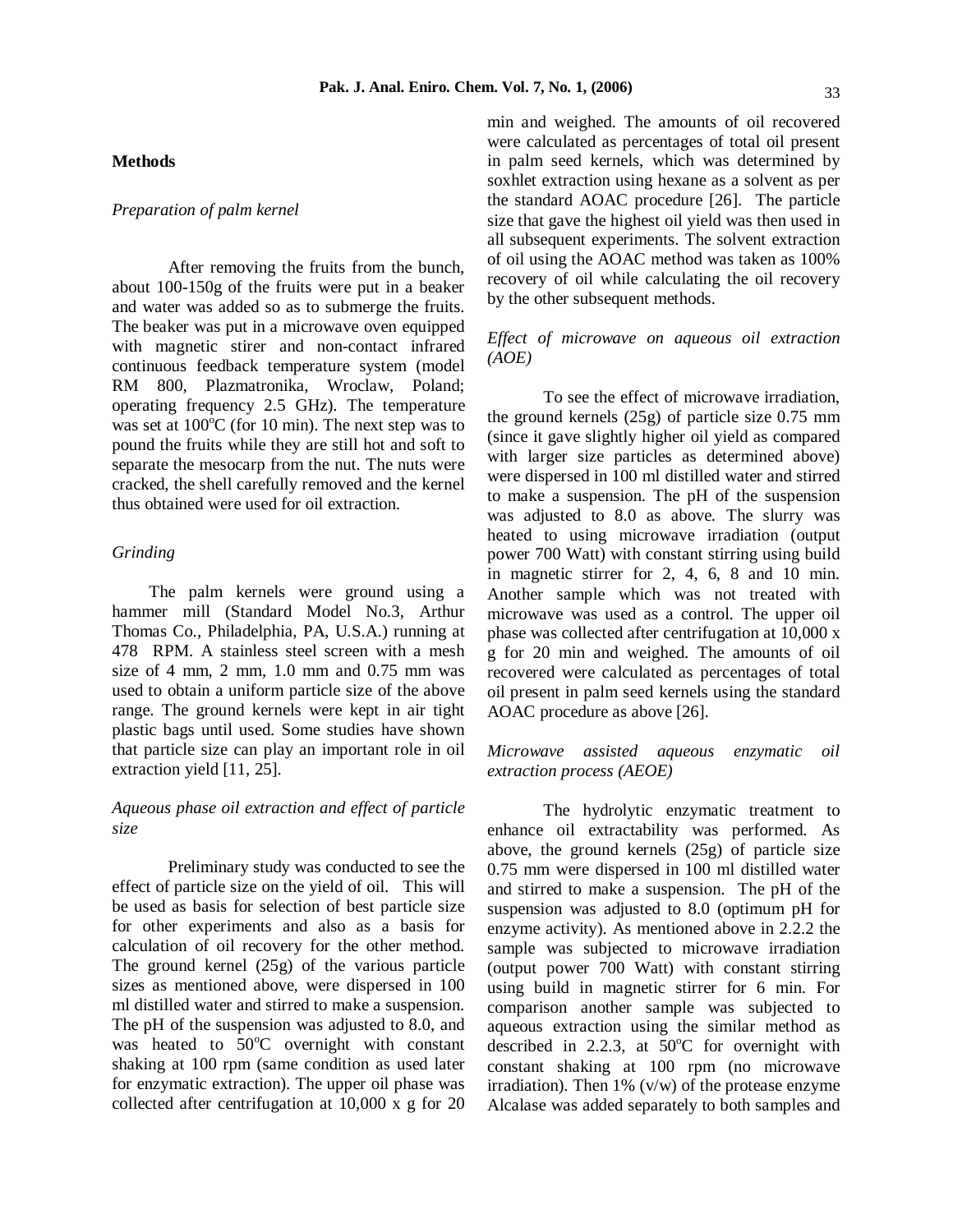the mixture were incubated at  $50^{\circ}$ C for 1 hr. The upper oil phase was collected as described above and the amounts of oil recovered from both samples were calculated as previously mentioned.

## *Extraction of oil by three phase partitioning after enzyme treatment*

Recently three phase portioning has been reported as an alternative method for oil extraction [12]. Both the samples (microwave treated and non microwave treated) after enzymatic treatment were subjected to three phase partitioning as described previously by Sharma et al., (2002). The pH was adjusted to 7. Varying amount of ammonium sulphate (20%, 30%, 40%, 50% and 60% (w/v) was added to the samples and mixed gently, followed by the addition of the 100 ml of *t*-butanol (ratio of sample slurry to *t*-butanol is 1:1; v/v). The mixture was mixed gently and allowed to stand for 1 hr at  $25^{\circ}$ C for the three phase formation. The three phases formed were separated by centrifugation at 2000*g* for 10min. The upper organic layer was collected and evaporated on a rotary evaporator to obtain oil extracted in this phase. The amounts of oil recovered were calculated as percentages of total oil present in the kernel. The amount of oil present in these sources was determined by soxhlet extraction using hexane as a solvent as per the standard procedure as mentioned above [26]. The solvent extraction of mango kernel/soybean/rice bran gave yields of 16, 25 and 16.5  $g/100$  g of plant sources taken (w/w), respectively.

Further study on the effect of varying pH was done. Using the optimal ammonium sulphate concentration as obtain above, the pH of the samples was varied. Before the addition of ammonium sulphate, the pH of the samples were adjusted to 4, 7 or 9 by adding 0.1N HCl or 0.1N NaOH. The sample then gentle stirred with a magnetic stirrer. Subsequently the samples were subjected to three phase partitioning as described previously.

### *Calculation of the oil recovery*

The amount of oil released was calculated as a percentage of the total oil present in the palm kernel. The latter was determined by soxhlet extraction using hexane as a solvent as per the standard AOAC procedure [26]. The soxhlet solvent extraction of palm kernel gave a yield of 42 g oil/100g of palm kernel. For calculation of the oil recovery by aqueous extraction, aqueous enzymatic extraction methods and three phase partitioning, a value of 42 g oil /100g palm kernel was taken as 100% recovery of the oil. Each extraction was run in duplicate and the yields were found to agree in duplicates within 3%.

### **Results and Discussion**

The effect of particle size on oil extraction yield was determined. Particle size reduction from more than 1 mm to 0.75 mm gave slight improvement in the oil extraction for the smaller sizes. The increased was around 7-8 % higher for the smaller size particles. Since it was found that particle size of 0.75 mm gave slight better yield compared to other larger particle sizes, it was chosen for further experiments. The effect of particle size in aqueous extraction has been shown previously in studies on aqueous extraction of oil from sunflower kernel [23] and soybean [11].

Microwave irradiation is emerging as a powerful tool to accelerate many chemical and physical processes. Previously it has been shown that ultrasonication can increase the oil yield during aqueous oil extraction (AOE) [17, 27]. It was shown that using ultrasonication as a pretreatment allows one to cut down the process time to about 6 h without reducing the over all yield [17]. Fig. 1 shows the effect of microwave irradiation exposure time on the oil yield by aqueous oil extraction method as mentioned in section 2.2.4. Six minutes of microwave exposure gave about 52% oil yield while the sample that was not exposed to microwave irradiation (at time 0 min.) gave only about 25% oil yield. This clearly shows that microwave treatment greatly enhances the oil extraction process. Although the enhancement in rate of many chemical reactions have been reported using microwave irradiation, it is still not very clear whether the enhancement are purely due to thermal effects or other non thermal effects [28]. It has been shown that microwave irradiation causes the some protein structural changes which make them become more granular shape instead of 'splattered' structure. This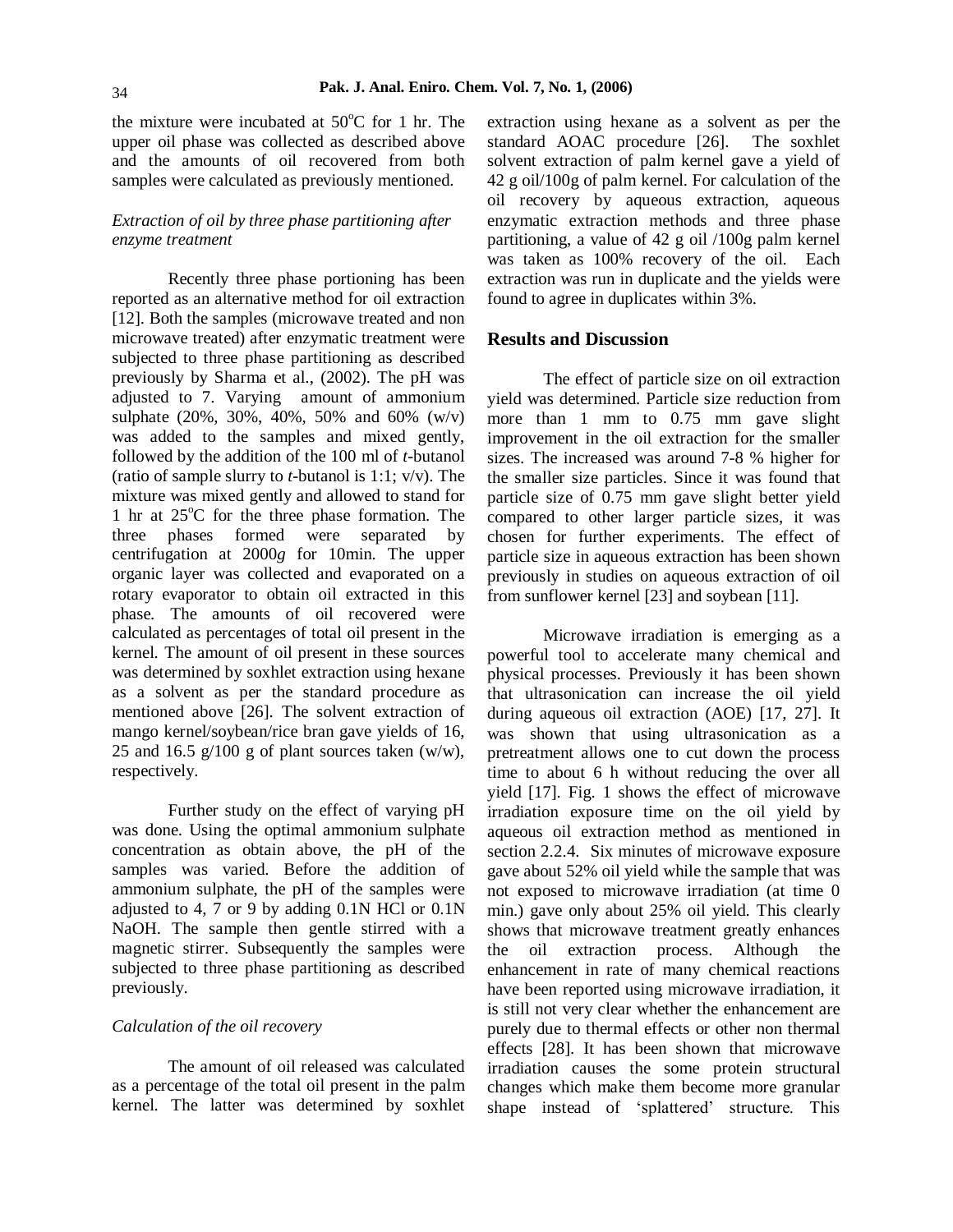presumably allows much better accessibility of oil and other substance from the internal structure of the kernel. The result from previous studies using aqueous extraction gave results close to that of the control samples (aqueous extraction without microwave) processed under same conditions. Aqueous oil extraction reported for palm kernel was 27% [3] while for *Jatropha curcas L* was reported as 38% [29]. There would be a limit to the microwave treatment time because it is likely that longer exposure times would lead to thermally induced chemical transformations of the oil resulting in a reduction in the oil yield and quality. Protein engineering has been used to alter the catalytic properties of enzymes by site directed mutagenesis. We can also say that microwave irradiation has the ability to alter the substrate so that they become more accessible towards the enzyme and hence produce much faster reaction rates.



**Figure 1. Effect of microwave irradiation exposure on % of oil yield by AOE method**

(The ground kernels (25g) of particle size 0.75 mm, dispersed in 100 ml distilled water ( $pH_8$ ) The slurry, heated using microwave (output power 700 Watt) with constant stirring for 0 (control) 2, 4, 6, 8 and 10 min. The oil was recovered as described in text).

Microwave assisted aqueous enzymatic oil extraction (AEOE) process showed further enhancement in oil yield from palm kernel. The oil yield from microwave assisted aqueous enzymatic extraction, using the protease enzyme Alcalase with one hour incubation at  $50^{\circ}$ C (in which the kernel had been previously subjected to microwave

heating with output power 700 W for 10 min at pH 8) was found to be in the range of  $70 - 75$  %. In aqueous enzymatic extraction, enzymes are used to facilitate release of oil from oil bodies enmeshed in protein and cellulosic / hemicellulosic network [13]. Fig. 2 shows that the oil yield from palm kernel using protease enzyme is around 73%. The further enhancement in the yield of oil (from 52% to around 73%) using alkaline protease enzyme indicates that oil is trapped in oil bodies which are enmeshed in protein network. It was established previously that only alkaline proteases should be used during AEOE from *J. curcas* L. seed kernels [17, 30]. It was also shown that oil extraction from soybean was improved with the use of protease but other enzymes such as hemicellulases and cellulases had no significant improvement [11]. It was postulated that enzymes that can hydrolyse the proteins that form the cell and oil bodies membrane should favor oil extraction. This is on the basis of the observation that oil bodies enmeshed in the cytoplasm, which is predominantly composed of protein, are themselves surrounded by proteinaceous membrane [11, 31].



#### **Figure 2. Effect of proteolytic enzyme on % of oil yield by EAOE method**

(The ground kernels (25g) of particle size 0.75 mm, dispersed in 100 ml distilled water (pH 8.0). The slurry was heated using microwave as described in 2.2.5 (output power 700 Watt) for 6 min. For control, conventional heating at  $50^{\circ}$ C for overnight (no microwave irradiation). Then 1% (v/w) of the protease enzyme Alcalase was added separately to both samples and the mixture were incubated at 50°C for 1 hr. The oil was recovered as described in text).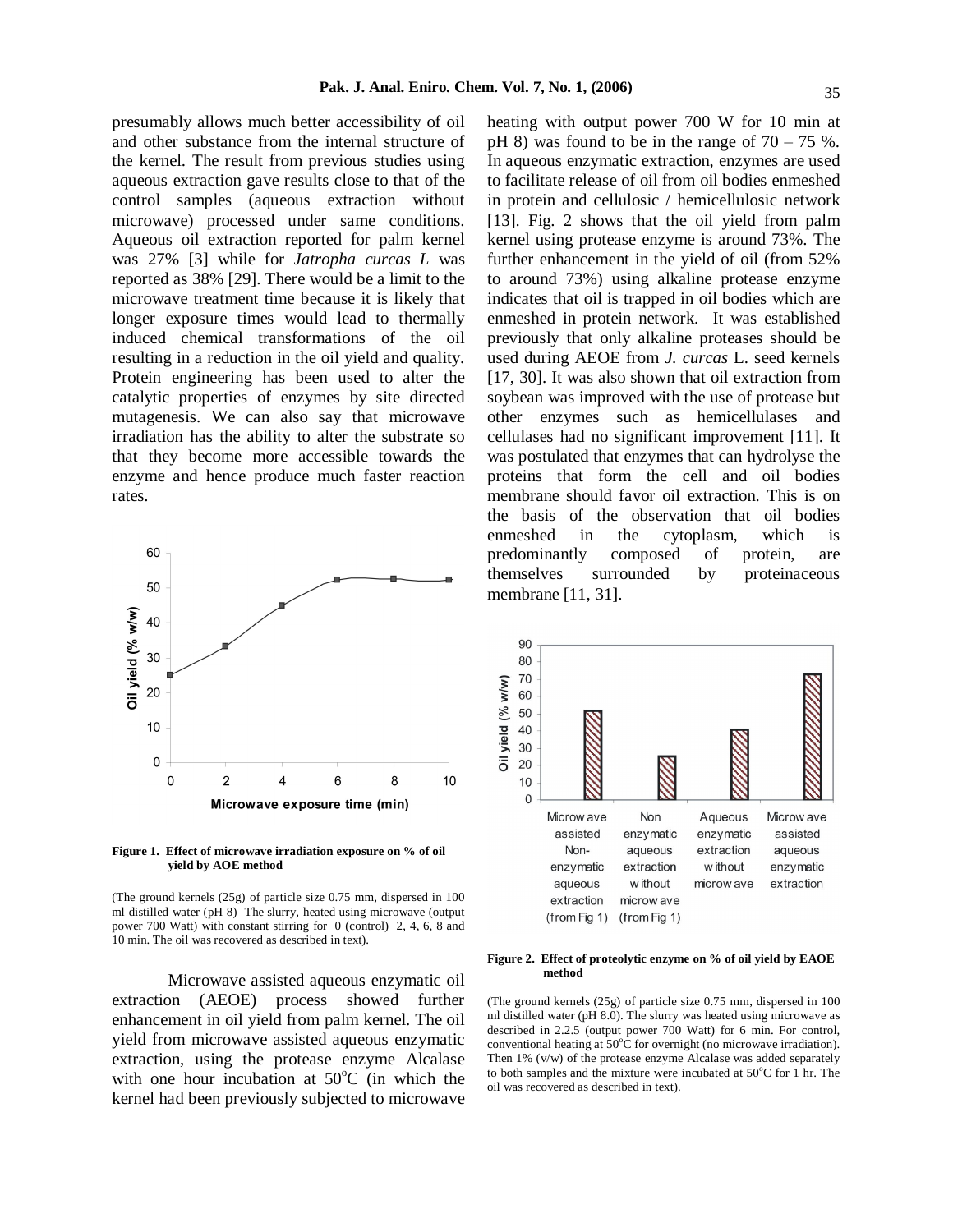Three phase partitioning has been extensively used for both upstream and downstream steps in bioseparation of proteins/enzymes [4, 5]. Previously, it was shown that enzyme pretreatment before carrying out three phase partitioning (TPP) led to significant improvement in oil yields in the case of soybean, rice bran and mango kernel [32]. A study was carried out to see if TPP would also enhance oil yield from palm kernel. The effect of varying ammonium sulphate on the amount of oil extracted from palm kernel in the *t*-butanol phase is shown in Fig. 3.



**Figure 3. Effect of varying amounts of ammonium sulphate in TPP on oil extraction at pH 7**

(The ground kernels (25g) of particle size 0.75 mm, dispersed in 100 ml distilled water (pH 7.0). After microwave and enzyme treatment as in 2.2.5, varying amounts of ammonium sulphate (%, w/v) were added followed by addition of *t*-butanol (20mL). For non microwave conventional heating was done. The three phases formed after incubating the slurries at 37 °C for 1 h were then separated by centrifugation at 2000*g* for 10 min. The oil was recovered from upper *t*-butanol layer by following the procedure described in text).

With palm kernel 40% (weight/volume (w/v)) ammonium sulphate gave maximum oil yields of 93% at pH 7. Use of greater than 50% (w/v) ammonium sulphate did not produce a three phase formation. Further optimization by varying the pH was performed. The effect of varying pH of slurries before TPP on oil yield is shown in Fig. 4. The best pH for palm kernel was 7.0 at 40%  $(w/v)$ ammonium sulphate concentration, giving an oil yield of 90% (w/w). The efficiency of the present technique is comparable to solvent extraction with an added advantage of being less time consuming and using *t*-butanol which is a safer solvent as compared to hexane used in conventional oil extraction process. The strategy outlined here should make TPP a more widely used technique. Three-phase affinity with the combination of microwave irradiation and enzyme treatment should prove to be a very useful and powerful technique, particularly with its ease of scaling up. An additional feature of this process is the possibility of simultaneous recovery of protein (hydrolysates). The data shown here also indicates that using microwave irradiation as a pretreatment allows one to cut down the process time drastically without reducing the over all yield. Aqueous enzymatic extraction with microwave and TPP is a better and more efficient alternative approach to oil extraction. An important aspect in this study was to use a minimal amount of enzyme, so as to reduce the cost of the entire process.



**Figure 4. Effect of varying amounts of ammonium sulphate in TPP on oil extraction at pH 7**

(The ground kernels (25g) of particle size 0.75 mm, dispersed in 100 ml distilled water (pH 7.0). After microwave and enzyme treatment as in 2.2.5, varying amounts of ammonium sulphate (%, w/v) were added followed by addition of *t*-butanol (20mL). For non microwave conventional heating was done. The three phases formed after incubating the slurries at 37°C for 1 h were then separated by centrifugation at 2000*g* for 10 min. The oil was recovered from upper *t*-butanol layer by following the procedure described in text.)

The cost of enzyme might be a factor in the consideration of alternative approach for oil extraction. Any strategy that can lower the cost of enzyme will definitely encourage use of alternative biotechnological processes. In fact using three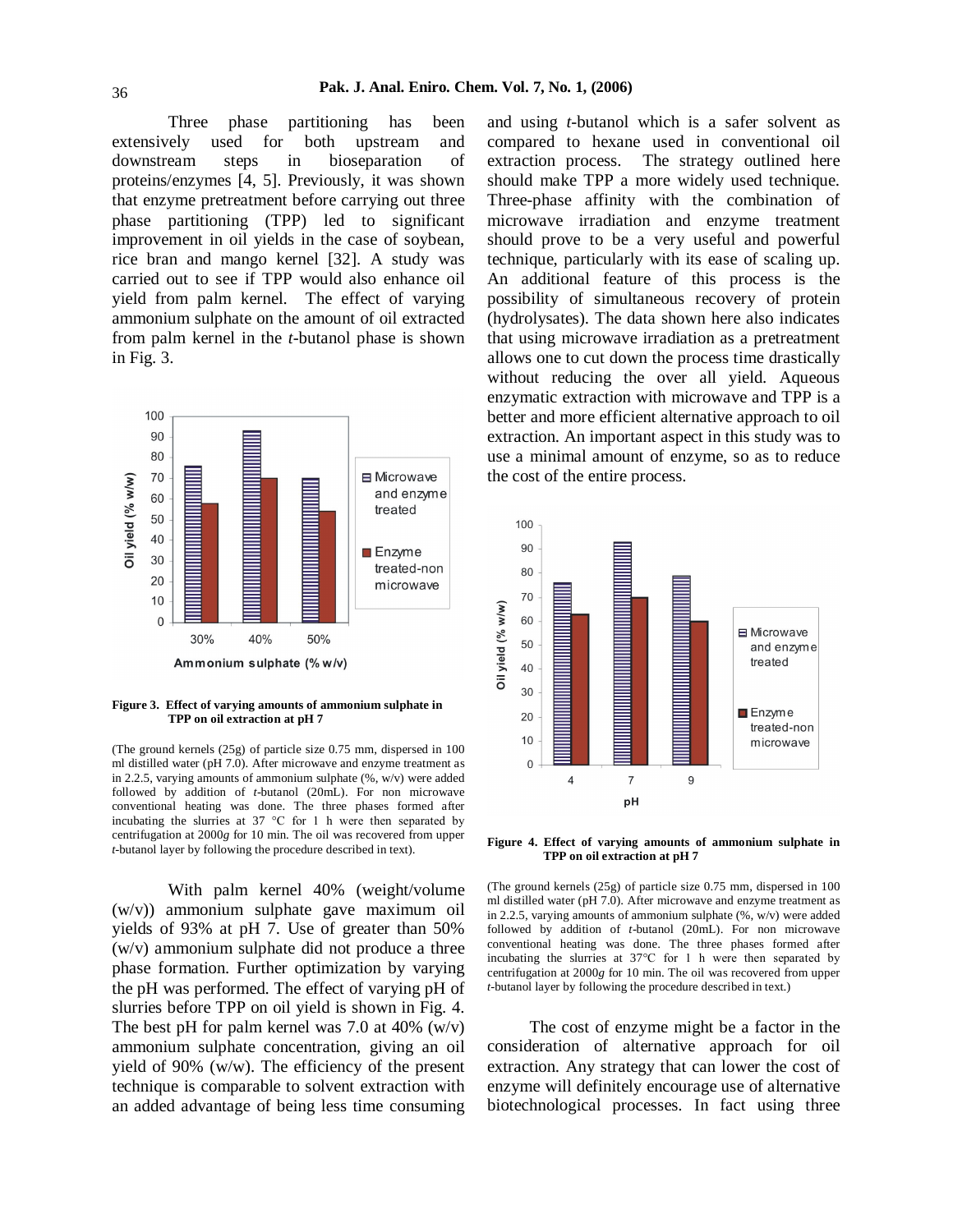phase partitioning allows smaller amounts of enzyme to be used to achieve the optimal effect. In such cases, the overall effective cost of the enzymes would decrease substantially. A similar approach need to be tried with other plant materials, the results described here indicate that aqueous enzymatic extraction with combination of microwave irradiation and three phase partitioning may be a useful technique for extraction of oil from plant materials.

## **References**

- 1. K. F. Mattil, F. A. Norris, D. Swern, Extraction of fats and oils. In: Swern, D. (Ed.), *Baileyís Industrial Oil and Fat Products*, third ed. John Wiley & Sons, London, (1964) 637.
- 2. L. A. Johnson, and E. W. Lusas, Comparison of alternative solvents for oil extraction. *J. Am. Oil Chem. Soc. 60(2):* (1983) 229.
- 3. H. K. Kim, Aqueous extraction of oil from palm kernel. *J. Food Sci.* 54, (1989) 491.
- 4. C. Dennison and R. Lovrein, Three phase  $16$ . partitioning: concentration and purification of proteins. *Protein Expr. Purif.* 11, (1997) 149.
- 5. A. Sharma, M. N. Gupta, Three phase partitioning as a large scale separation method for purification of wheat germ bifunctional protease/amylase inhibitor. *Process Biochem.* 37, (2001) 193.
- 6. K. C. Rhee, C. M. Cater, and K. F. Mattil, Simultaneous recovery of protein and oil from raw peanuts in an aqueous system. *J. Food Sci.* 1972, 37, (1972) 90.
- 7. R. D. Hagenmaier, Aqueous processing of full-fat sunflower seeds: Yields of oil and 20. protein. *J. Am. Oil Chem. Sot.,* 51, (1974) 470.
- 8. J. T. Lawhon, L. J. Manak, K. C. Rhee and  $21$ . E. W. Lusas, Production of oil and protein food products from raw peanuts by aqueous<br>extraction and ultrafiltration  $I_{Edd}$  Sec. 22. extraction and ultrafiltration. *J. Food Sci.* 46, (1981) 391.
- 9. C. M. Cater, K. C. Rhee, R. D. Hagenmaier, and K. F. Mattil. Aqueous extraction-an alternative oilseed milling. *J. Am. Oil Chem. Sot.* 51*,* (1974) 137.
- 10. S. C. Cheah, M. A. Augustin, and L. C. L. Ooi, Enzymic extraction of palm oil. *Palm Oil Res. Bull. Malaysia Bull.* 20, (1990) 30.
- 11. A. Rosenthal, D. L. Pyle, K. Niranjan, S. Gilmour, L. Trinca, Combined effect of operational variables and enzyme activity in aqueous enzymatic extraction of oil and protein from soybean. *Enzyme Microb. Technol.* 28*,* (2001) 499.
- 12. A. Sharma, S. K. Khare, M. N. Gupta, Enzyme assisted aqueous extraction of peanut oil. *J. Am. Oil. Chem. Soc.* 79, (2002) 215.
- 13. A. Rosenthal, D. L. Pyle, K. Niranjan, Aqueous enzymatic processes for edible oil extraction. *Enzyme Microb. Technol.* 19, (1996) 402.
- 14. P. D. Fullbrook, The use of enzymes in the processing of oilsceds. *J. Am. Oil Chem. Sot.* 60, (1983) 428A
- S. Bhatnagar and B. N. Johari,. Microbial enzymes in the processing of oilseeds. *Curr. Sci.* 56, (1987) 775.
- 16. K. Tano-Debrah, and Y. Ohta,. Enzyme assisted aqueous extraction of fat from kernels of the shea tree *Butyrospermum parkii. J. Am. Oil Chem. Sot.* 71, (1994) 979.
- 17. S. Shweta, A. Sharma, M. N. Gupta, M. N. Extraction of oil from Jatropha curcas L. seed kernels by combination of ultrasonic cation and aqueous enzymatic oil extraction. *Bioresour. Technol.* 96, (2005) 121.
- 18. T. D. Tjang, J. J. Olie,. Some notes on the fractionation of palm oil.*Planter* 8: (1972) 201.
- 19. A. H. Hassan,. Palm oiland Health. *The Planter* (1988) 505.
- 20. M. A. Omar, and A. M. Hamdan,. *Proc. 8 th World Congress on Anim. Prod*. *P.306. Eds*: Seoul Korea (1998).
- B. K. Tan and F. C. H. Oh,. Malaysian palm oil chemical and physical characteristics. *PORIM Technology;* 3 (1981) 11*.*
- F. M. Christensen,. Enzyme technology versus engineering technology in the food industry. *Biotechnol. Appl. Biochem.* 11, (1989) 249.
- 23. H. Dominguez, M. J. Nunez and J. M. Lema,. Enzyme-assisted hexane extraction of soya bean oil. *Food Chem.,* 54, (1995) 223.